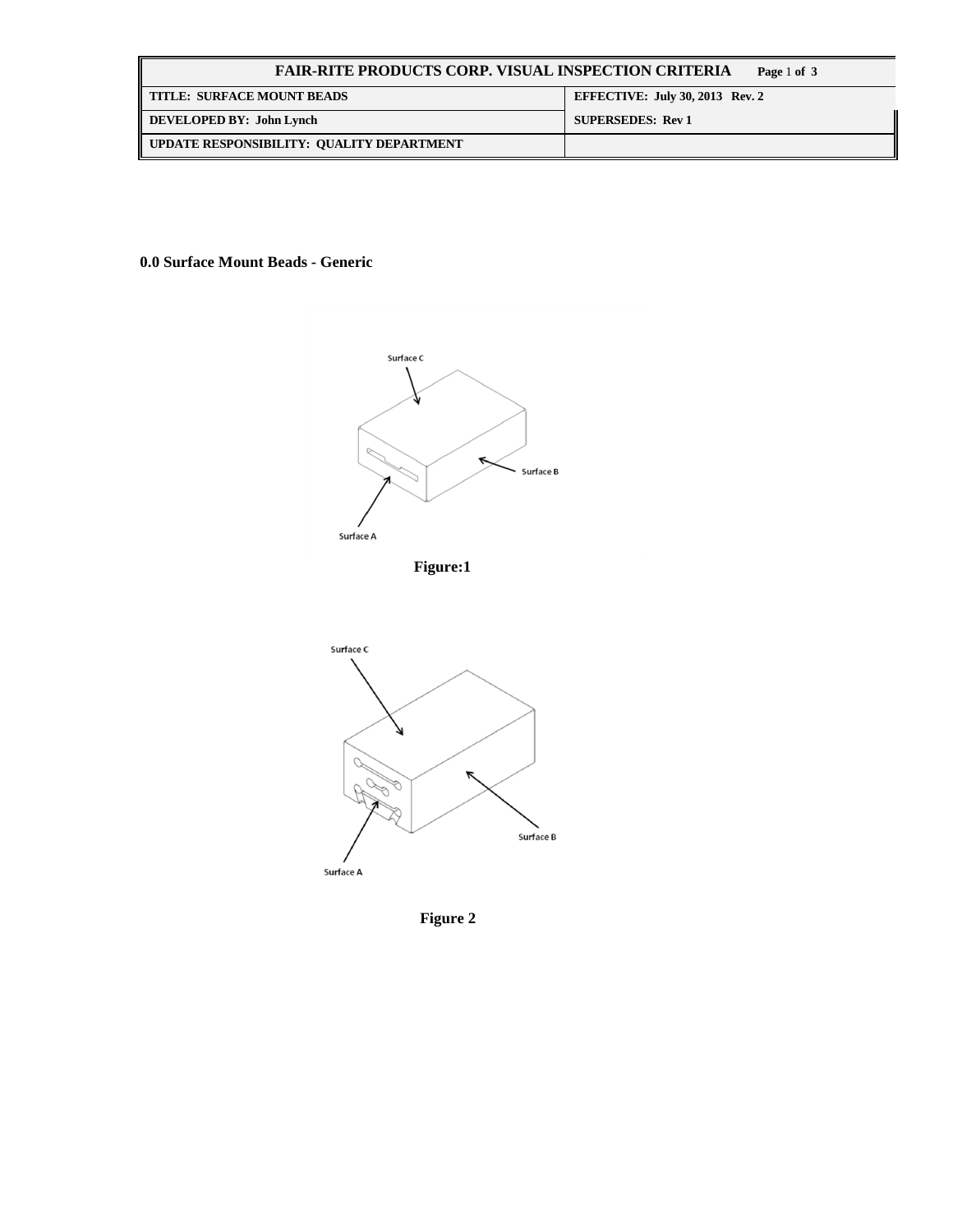| <b>FAIR-RITE PRODUCTS CORP. VISUAL INSPECTION CRITERIA</b><br>Page 2 of 3 |                                        |  |
|---------------------------------------------------------------------------|----------------------------------------|--|
| TITLE: SURFACE MOUNT BEADS                                                | <b>EFFECTIVE: July 30, 2013 Rev. 2</b> |  |
| DEVELOPED BY: John Lynch                                                  | <b>SUPERSEDES: Rev 1</b>               |  |
| UPDATE RESPONSIBILITY: QUALITY DEPARTMENT                                 |                                        |  |



**Figure 3** 

#### $1.0$ **1.0 Surface Mount Beads – Generic**

# **0 1.1 Limits for Irregularities:**

| <b>Type</b>       | Location     | <b>Max. Size Allowed</b>                         | <b>Max Count Allowed</b> |
|-------------------|--------------|--------------------------------------------------|--------------------------|
| Chips             | A            | $25\%$ (1/4) of the smaller of length and        | 3 on each surface, 5     |
|                   |              | width of surface or 1mm max                      | total                    |
|                   | B & C        | $25\%$ (1/4) of the smaller of length and        |                          |
|                   |              | width                                            |                          |
| <b>Bumps</b>      | All surfaces | Unlimited<br>Small to moderate bumps that do not |                          |
|                   |              | interfere with dimensions are allowed            |                          |
| Pits              | All surfaces | 1 <sub>mm</sub> max                              | 3 on each surface, 5     |
|                   |              |                                                  | total                    |
| Cracks(applies    | $\mathsf{A}$ | 2mm, must be unopened (see figure 3).            | 1                        |
| only to figure 2  |              | Open cracks, cracks which weaken the             |                          |
| type designs, all |              | part, or worsen after thermal shock(SOP          |                          |
| others no cracks  |              | ELC-27) are not allowed. See engineering         |                          |
| allowed           |              | for clarification if needed.                     |                          |
|                   | B & C        | 2mm adjacent edge to surface A,                  |                          |
|                   |              | anywhere else on surface is unacceptable         |                          |
| Crazing           | All surfaces | No limit                                         | N/A                      |
| Sticking          | All Surfaces | No limit                                         | N/A                      |